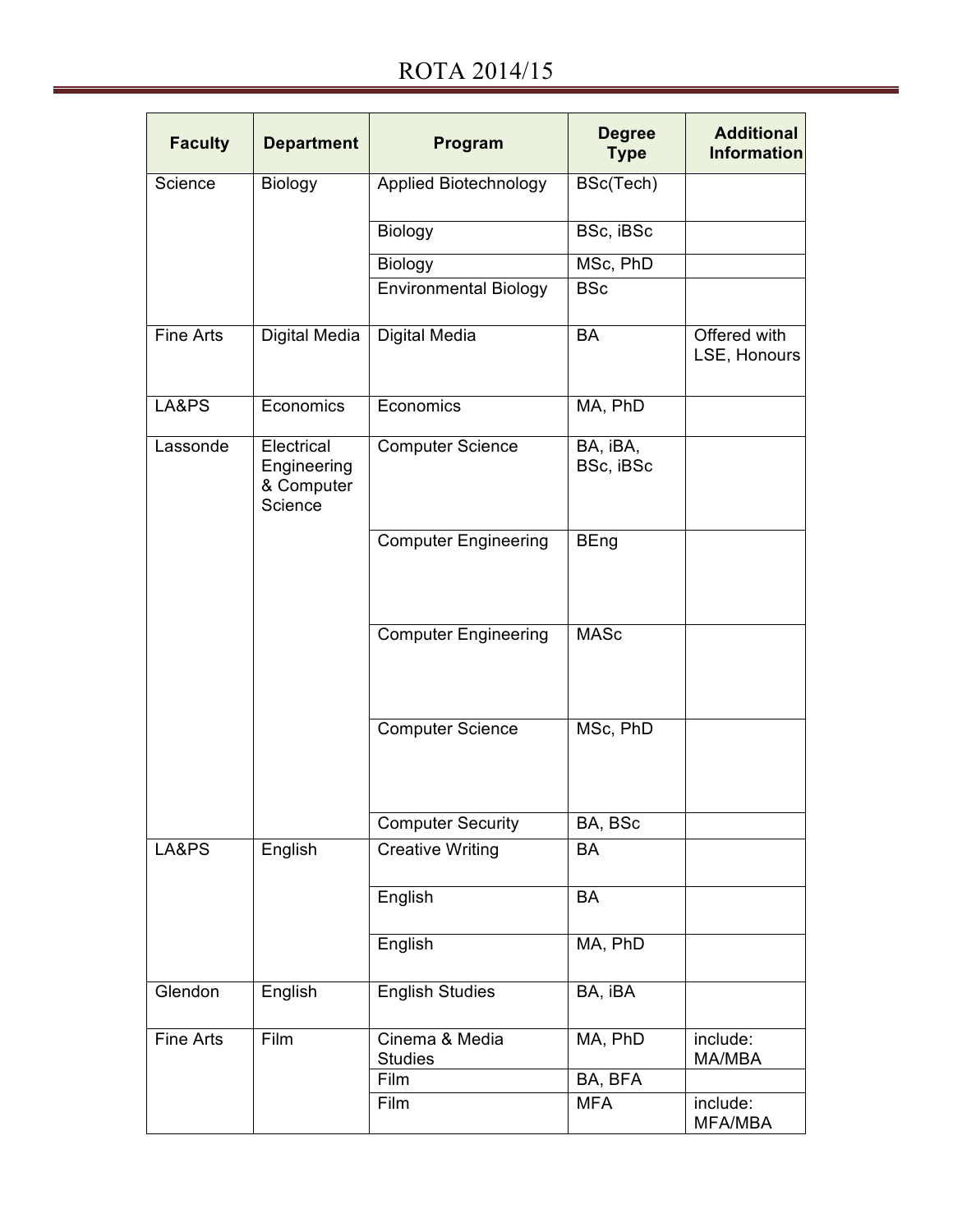| <b>Faculty</b>    | <b>Department</b>                         | Program                                         | <b>Degree</b><br><b>Type</b> | <b>Additional</b><br><b>Information</b> |
|-------------------|-------------------------------------------|-------------------------------------------------|------------------------------|-----------------------------------------|
| LA&PS/Sci<br>ence | Geography                                 | <b>Environmental Science</b>                    | <b>BSc</b>                   | Science                                 |
|                   |                                           | Geography                                       | BA, iBA                      |                                         |
|                   |                                           | Geography                                       | <b>BSc</b>                   |                                         |
|                   |                                           | Geography                                       | MA, MSc,<br>PhD              |                                         |
|                   |                                           | Geography and Urban<br><b>Studies</b>           | <b>BA</b>                    |                                         |
| LA&PS             | <b>Humanities</b>                         | <b>Canadian Studies</b>                         | <b>BA</b>                    |                                         |
|                   |                                           | <b>Children's Studies</b>                       | <b>BA</b>                    |                                         |
|                   |                                           | <b>Classical Studies and</b><br><b>Classics</b> | <b>BA</b>                    |                                         |
|                   |                                           | <b>Culture &amp; Expression</b>                 | <b>BA</b>                    |                                         |
|                   |                                           | <b>East Asian Studies</b>                       | <b>BA</b>                    |                                         |
|                   |                                           | <b>European Studies</b>                         | BA, iBA                      |                                         |
|                   |                                           | <b>Hellenic Studies</b>                         | <b>BA</b>                    |                                         |
|                   |                                           | <b>Humanities</b>                               | BA, iBA                      |                                         |
|                   |                                           | <b>Humanities</b>                               | MA, PhD                      |                                         |
|                   |                                           | Individualized/Multidisci<br>plinary Studies    | <b>BA</b>                    |                                         |
|                   |                                           | <b>Interdisciplinary Studies</b>                | <b>MA</b>                    |                                         |
|                   |                                           | <b>Jewish Studies</b>                           | <b>BA</b>                    |                                         |
|                   |                                           | <b>Religious Studies</b>                        | <b>BA</b>                    |                                         |
|                   |                                           | <b>US Studies</b>                               | <b>BA</b>                    |                                         |
| Glendon           | Multi -<br>Disciplinary<br><b>Studies</b> | <b>Drama Studies</b>                            | BA, iBA                      |                                         |
| Fine Arts         | Music                                     | Music                                           | MA, PhD                      | include:<br>MA/MBA                      |